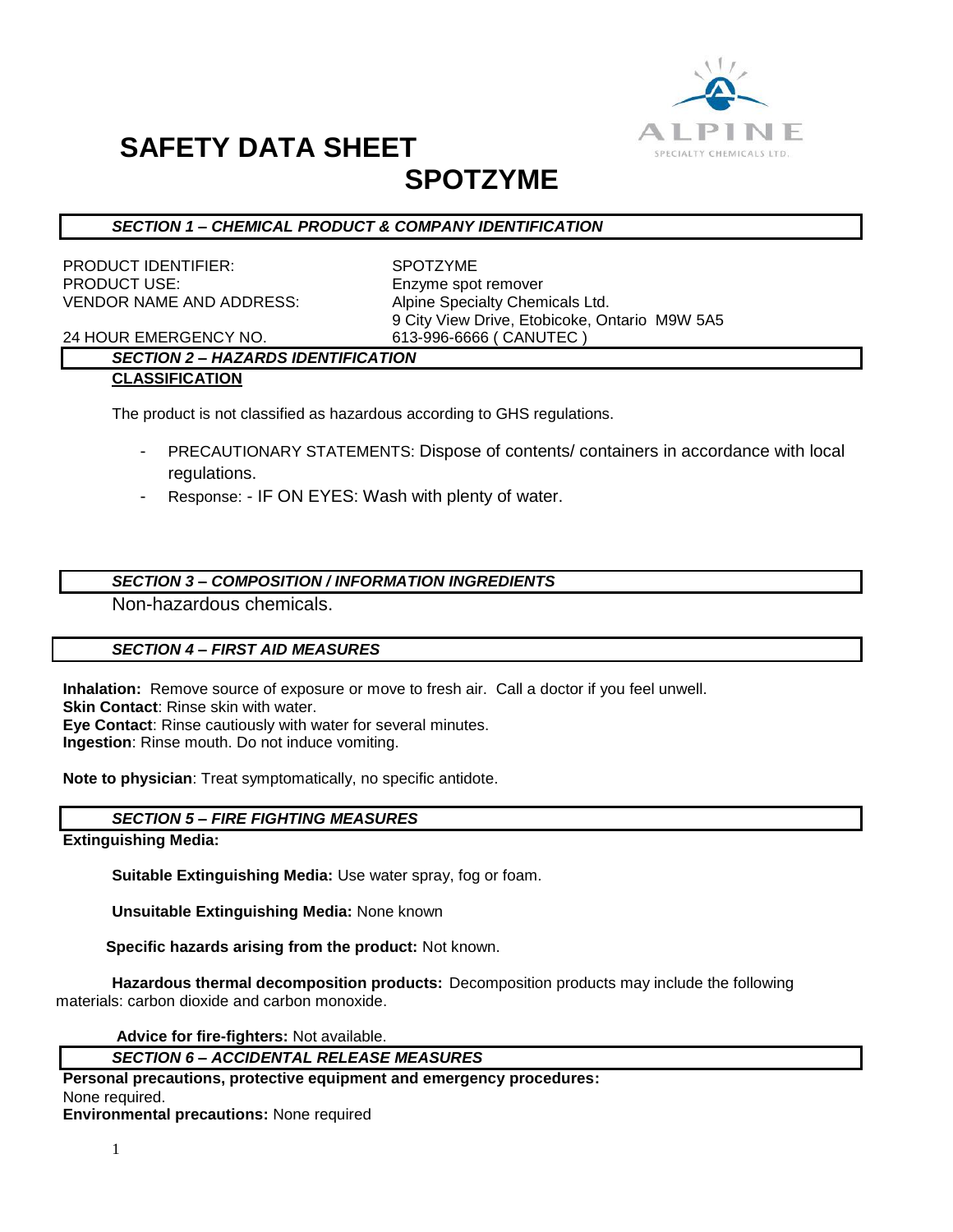## **SAFETY DATA SHEET**

### **SPOTZYME**

**Methods and materials for containment and cleaning up**: Use a water rinse for final clean-up.

#### *SECTION 7 – HANDLING AND STORAGE*

#### **Precautions for safe handling**: No special instructions required.

**Storage Procedures**: Keep containers closed when not in use. Do not freeze. Store between the following temperatures: 5 to 40°C.

#### *SECTION 8 – EXPOSURE CONTROLS/PERSONAL PROTECTION*

|                      | <b>ACGIH</b><br>TLV |             | <b>OSHA PEL</b> |         | AIHA WEEL  |                     |
|----------------------|---------------------|-------------|-----------------|---------|------------|---------------------|
| <b>CHEMICAL NAME</b> | TWA                 | <b>STEL</b> | TWA             | Ceiling | 8 hour TWA | Short term TWA<br>© |
|                      |                     |             |                 |         |            |                     |

ACGIH= American Conference of Governmental Industrial Hygienists. TLV = Threshold Limit Value. TWA = Timeweighted Average. STEL = Short-term Exposure Limit OSHA = US Occupational Safety and Health Administration. PEL = Permissible Exposure Limits. AIHA = AIHA Guideline Foundation. WEEL = Workplace Environmental Exposure Limit.

**Appropriate Engineering Control**: Good general ventilation should be sufficient to control worker exposure to airborne contaminants.

#### **Individual Protection Measure:**

**Eye/Face Protection:** None required **Skin Protection:** No known effect after skin contact. Rinse with water.

**Respiratory protection**: Not required

**Inhalation:** No special measures required. Treat symptomatically.

| <b>SECTION 9- PHYSICAL AND CHEMICAL PROPERTIES</b> |                       |  |  |  |  |
|----------------------------------------------------|-----------------------|--|--|--|--|
| Appearance:                                        | Liquid, opaque.       |  |  |  |  |
| Odour:                                             | Light pleasant scent. |  |  |  |  |
| pH :                                               | $7(100\%)$            |  |  |  |  |
| <b>Melting Point:</b>                              | Not available         |  |  |  |  |
| <b>Boiling point:</b>                              | > 100 °C              |  |  |  |  |
| <b>Flash Point:</b>                                | Not available         |  |  |  |  |
| Vapour pressure:                                   | Not available         |  |  |  |  |
| Vapour density:                                    | Not available         |  |  |  |  |
| <b>Evaporation Rate:</b>                           | Not available         |  |  |  |  |
| <b>Flammability:</b>                               | Not available         |  |  |  |  |
| <b>Explosive Limit:</b>                            | Not available         |  |  |  |  |
| Lower flammable/explosive limit:                   | Not available         |  |  |  |  |
| Upper flammable/explosive limit:                   | Not available         |  |  |  |  |
| $\overline{c}$                                     |                       |  |  |  |  |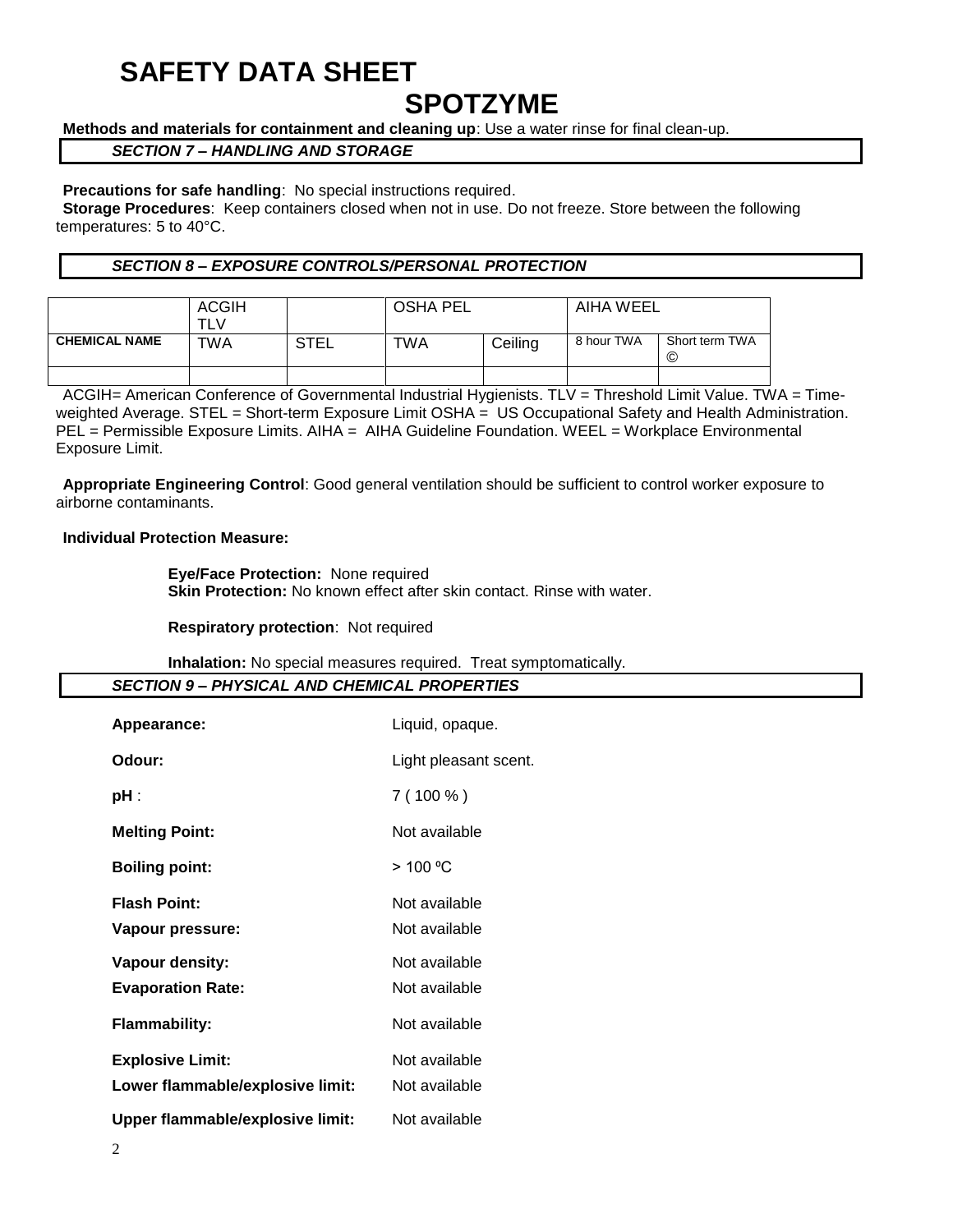## **SAFETY DATA SHEET**

### **SPOTZYME**

**Relative Density:** Approx. = 1 (Water = 1)

**Viscosity:** Not available

**Solubility in water:** Soluble

**Auto ignition temperature** Not available

**Partition coefficient - n-octanol/water:** Not available

| Decomposition temperature:        | Not available SECTION 10 - STABILITY AND REACTIVITY |
|-----------------------------------|-----------------------------------------------------|
| STABILITY:                        | Stable                                              |
| INCOMPATIBILITY:                  | None                                                |
| HAZARDOUS DECOMPOSITION PRODUCTS: | None                                                |
| HAZARDOUS POLYMERIZATION:         | Will not occur.                                     |
| CONDITIONS TO AVOID:              | No specific data.                                   |
|                                   |                                                     |

#### *SECTION 11 – TOXICOLOGICAL INFORMATION*

**Routes of exposure:** Skin contact, Eye contact, Ingestion.

**Eye contact**: Material may cause irritation. **Skin contact**. Not known. **Inhalation**: No specific data. **Acute toxicity**:

**Eye contact:** Not known.

**Skin contact:** Not known.

**Inhalation:** Not known significant effects**.**

**Ingestion:** Not known significant effects.

**Germ cell mutagenicity:** Not available

**Carcinogenicity:** Not classified or listed as a carcinogen by IARC, ACGIH, CA Prop 65, or NTP.

**Reproductive toxicity:** No evidence of reproductive toxicity or developmental toxicity**. STOT -** Not classified**. STOT -** Not classified**. Aspiration hazard:** Not classified.

#### *SECTION 12 – ECOLOGICAL CONSIDERATION*

**Eco toxicity** : Not classified. **Bio accumulative potential Inorganic**: The substance has no potential for bioaccumulation. **Mobility in soil**: Not applicable.

**Other adverse effects**: Not known. *SECTION 13 – DISPOSAL CONSIDERATIONS*

**Waste Disposal:** In accordance with federal, provincial or local government requirements.

.